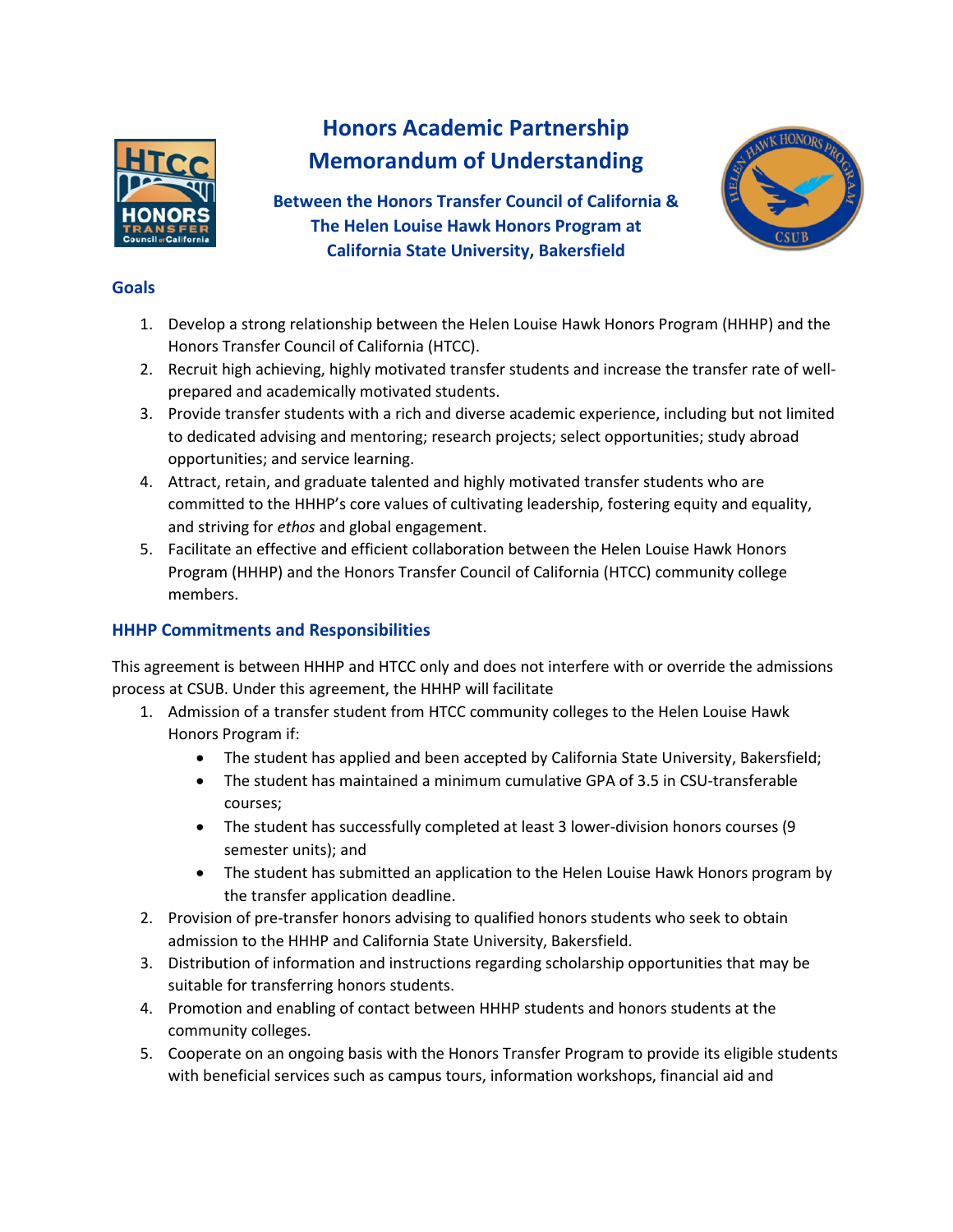scholarship information, transfer counseling, pre-admission advising, faculty guest lectures, and invitations to cultural events.

- 6. Distribution of information about this Partnership Agreement to the HTCC Chair of Transfer Relations and participate in informational meetings at HTCC when possible.
- 7. Provide institutional research on the success of the Honors Transfer Program students in order to facilitate program evaluation.

### **HTCC Member Colleges' Responsibilities**

- 1. Identify and encourage eligible, potential students at their institutions to apply to the HHHP.
- 2. Distribute relevant and updated information to students regarding the HHHP.
- 3. Offer high quality general education honors courses that seek to develop and nurture students in an intellectually stimulating environment.
- 4. Offer timely and frequent advising and mentoring to honors students and oversee their progress towards transfer.

#### **HTCC Responsibilities**

- 1. Require the chair of the Transfer Relations to facilitate communication and interaction among the HHHP, the HTCC, and the HTCC member colleges on a continuous basis.
- 2. Require the chair of Transfer Relations to monitor communication among the parties to ensure that they all have access to accurate and updated contact information.
- 3. Require the chair of Transfer Relations to provide the HHHP with contact information of HTCC honors program directors and honors counselors.
- 4. Require the chair of Transfer Relations to provide the HHHP with contact information of Transfer Center Directors and when available, and in a timely fashion, transfer fair dates at HTCC community colleges.
- 5. Invite the HHHP to the HTCC Counselors Fair.
- 6. Maintain a web portal that links the HTCC website to the HHHP website to facilitate student access to information about the admission requirements, deadlines, etc.

#### **Intra-Institutional Activities**

- 1. The program directors at CSU, Bakersfield and the participating community colleges will develop informational workshops to address mutual concerns such as articulation, student selection and assessment, and policy development.
- 2. Participant institutions will promote and encourage intra-institutional student participation in transfer orientation and other student events.

**\_\_\_\_\_\_\_\_\_\_\_\_\_\_\_\_\_\_\_\_\_\_\_\_\_\_\_\_\_\_ \_\_\_\_\_\_\_\_\_\_\_\_\_\_\_\_\_\_\_\_\_\_\_\_\_\_\_\_\_\_**

#### **Helen Louise Hawk Honors Program Honors Transfer Council of California**

Director President

Jacquelyn A. Kegley, Ph.D. Christina Yamanaka-Vu, Ph.D.